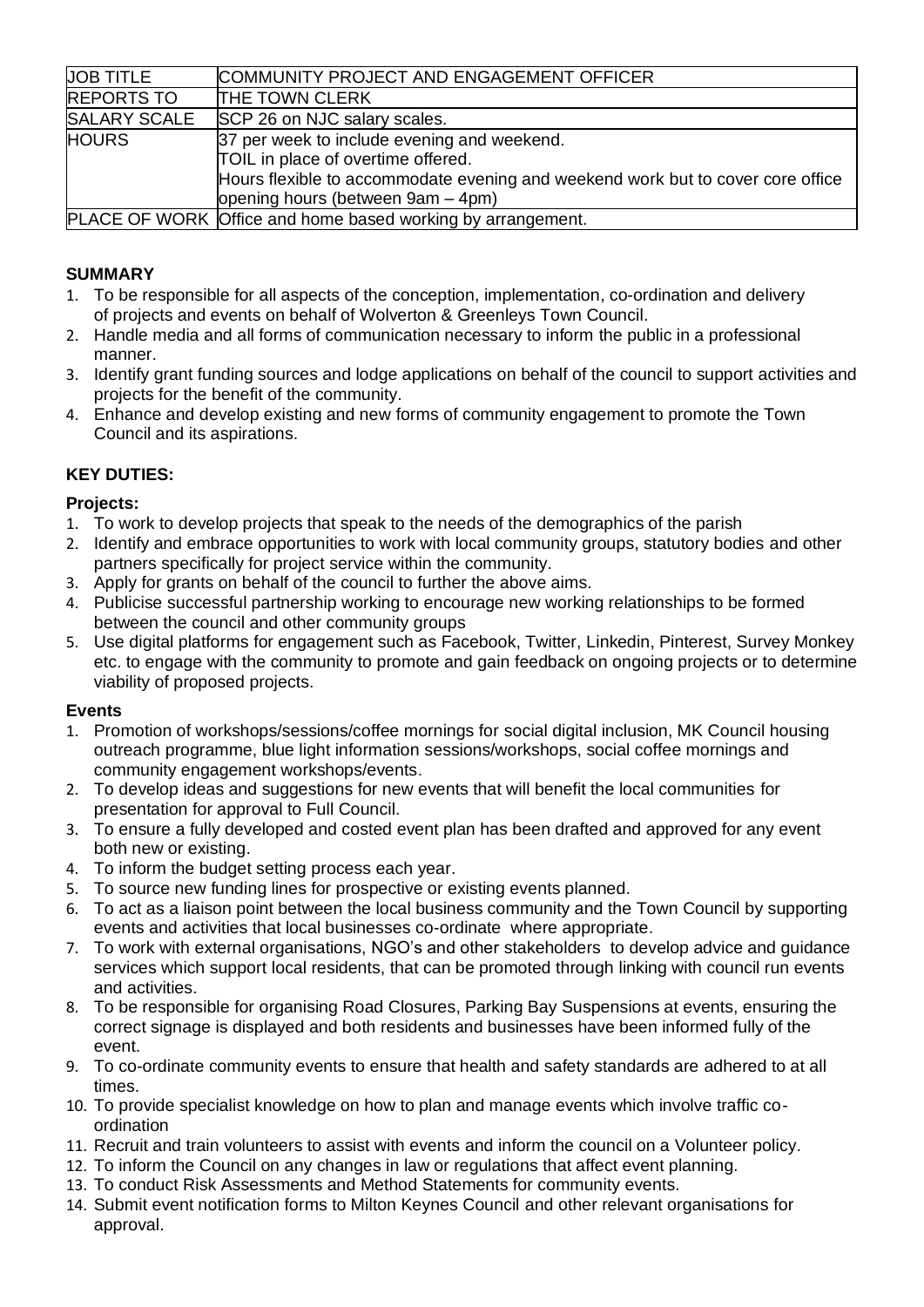- 15. Obtaining appropriate music licences
- 16. Promote community events through social media, newsletter, website and noticeboards, Heritage Open days and any other appropriate means.

### **Consultation** –

To gain feedback from the community on proposed projects in the form of media information, articles, Vox Pop surveys at scheduled Council events, questionnaires and any statutory requirements during the development of a project as well as at Town Council organised events and activities, in order to ensure that the council deliver the required services.

### **Community Development** –

- 1. To work closely with local residents, community based groups and businesses to provide suitable support and assistance to help run events and support with advice and knowledge to enable them to set up their own events.
- 2. To work closely with local businesses to promote the Town culture and create opportunities.
- 3. Develop ways in which to improve the Council's communication with the local community through the newsletter and social media.
- 4. Identify possible projects through a community needs analysis.

## **Other duties to support the council team**

- 1. To open incoming post, answer telephone enquiries and deal with as appropriate, signpost callers where necessary to MK Council departments or elsewhere.
- 2. To scan and file statutory communication from Milton Keynes Council, other government agencies and organisations that WGTC subscribes to.
- 3. To provide cover for the Council office at key times when the office is open to the public.
- 4. To identify training needs and undertake agreed training that will be of benefit to the Town Council and enhance personal development.
- 5. To undertake any other reasonable duties commensurate with the post and grade.
- 6. Keep up to date with changes in legislation affecting the role, e.g. the Data Protection Act.
- 7. To support meetings by attending and providing support, writing minutes, drafting reports, addressing action points from the meeting on behalf of the council and submitting comments as relevant bodies where required.
- 8. To assist with the co-ordination and the production of the Town Council newsletter by writing articles and liaising with local groups to obtain articles.

#### **Qualifications:**

To perform this job successfully the post holder must be flexible with their working hours as most meetings will take place on evenings and weekends.

The requirements listed below are representative of the knowledge, skill, and/or ability required.

#### **Education/Experience:**

**Essential** 

- 1. The post holder must be innovative, self-motivated, proactive and driven to deliver the best results for the community.
- 2. Previous project management and proven events management experience.
- 3. The ability to work with all sections of the community, stakeholders, residents' groups and local business sector.
- 4. Previous experience of community project development and delivery.
- 5. Good IT skills and a working knowledge of technology in general.
- 6. Experience in handling emails efficiently, use of the Internet to research, Word Processing and spreadsheets to produce reports, process flow charts, budget flow charts and correspondence is essential as is previous experience of working with a Microsoft 365 system.
- 7. A sound working knowledge of Powerpoint to produce reports and presentations.
- 8. Post holder must feel confident with budget management and how to design reports for the Town Council
- 9. Post holder must be an excellent communicator
- 10. Full clean driving licence and own transport is essential to attend off site meetings.